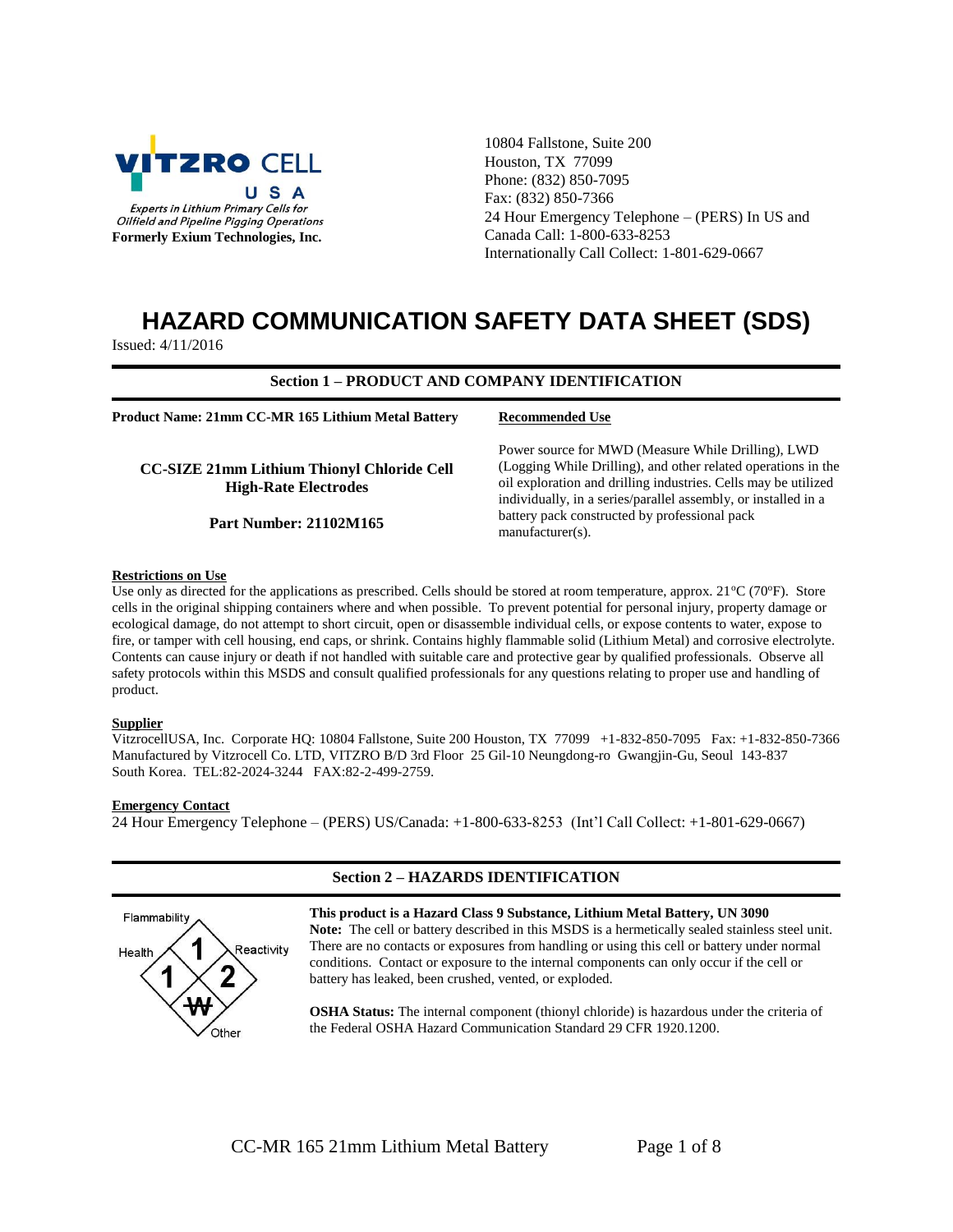# **DANGER:**

- CELLS AND/OR BATTERIES AND/OR BATTERY PACKS IN PRESSURIZED HOUSING SHOULD NEVER UNDER ANY CIRCUMSTANCES BE SUBJECT TO ANY HEATING PROCESS IN AREAS ACCESSIBLE BY PERSONNEL. ANY SUCH HEATING CAN CAUSE AN EXPLOSION RESULTING IN SEVERE INJURY OR DEATH.
- INTERNAL CONTENTS ARE EXTREMELY HAZARDOUS. LEAKING FLUID IS CORROSIVE AND DANGEROUS TO INHALE.
- BATTERIES ARE EXPLOSIVE AT HIGHER TEMPERATURES (ABOVE 180 °C / 365 °F), EXPOSED TO FIRE, CHARGED, SHORT CIRCUITED, OR CRUSHED. WARNING: IT IS DANGEROUS TO APPLY EXTRERNAL HEAT SOURCES TO BATTERIES. EXPLOSION MAY RESULT IN SEVERE INJURY OR DEATH.
- $\bullet$  DO NOT EXPOSE TO TEMPERATURES ABOVE TEMPERATURE RATING OF CELL (165<sup>o</sup>C / 329<sup>o</sup>F) AS SPECIFIED BY MANUFACTURER, DUE TO LEAK AND EXPLOSION HAZARD.DO NOT LET INTERNAL COMPONENTS ENTER MARINE ENVIRONMENTS. AVOID RELEASES INTO WATERWAYS, WASTEWATER OR GROUND WATER.
- DEPASSIVATION WARNING: Depassivate using resistance loading only. Battery may be placed in warm sunlight or in a warm room. Do not expose to any heat source other than ambient heat. Depassivation techniques can vary significantly with the user. Vitzrocell will work with each customer's unique situation on a case-by-case basis. Depassivation information may be obtained from VitzrocellUSA, Inc. (+1-508-824-0015).
- DUE TO POTENTIAL UNRELIABILITY, IMPRECISION AND FAILURE POTENTIAL OF HEATING DEVICES, THE USE OF AN ADDED EXTERNAL HEAT SOURCE POSES A VERY REAL RISK OF PERSONAL INJURY OR DEATH TO PERSONS IN THE VICINITY OF A BATTERY BEING HEATED.
- IF CELL LEAKS OR VENTS: **Primary Routes of Entry:** Inhalation **Carcinogenicity:** Not listed by NTP, IARC, or regulated by OSHA. **Health Hazards: Acute –** Vapors are very irritating to skin, eyes, and mucous membranes. Inhalation of large quantities of thionyl chloride may result in pulmonary edema. **Chronic –** Overexposure can cause symptoms of non-fibrotic lung injury

**Signs and Symptoms of Exposure:** Eye and mucous membrane irritation. **Medical Conditions Generally Aggravated by Exposure:** Asthma, other respiratory disorders, skin allergies, and eczema.

| <b>Hazardous Components</b> | <u>Approx. <math>\%</math></u> | <b>Non-Hazardous Components</b> | Approx. $\frac{6}{6}$ |
|-----------------------------|--------------------------------|---------------------------------|-----------------------|
| Lithium                     | $3-4%$                         | <b>Stainless Steel</b>          | 40-46%                |
| Thionyl Chloride            | 30-35%                         | Nickel                          | $1 - 5\%$             |
| Gallium Chloride (GaCl3) or | $5 - 7%$                       | Glass Separator                 | $1 - 3\%$             |
| Alumnium Clhoride $(AlCl3)$ | $5 - 7%$                       | Carbon                          | $3 - 4\%$             |
| Lithium Chloride            | $1-2\%$                        | Other                           | $4 - 6\%$             |

# **Section 3 – COMPOSITION, INFORMATION ON INGREDIENTS**

| <b>OSHA: None Established</b>                               |
|-------------------------------------------------------------|
| $ACGIH: 1.0$ ppm $(5.0$ mg/m <sup>3</sup> ) ceiling         |
| <b>OSHA: None Established</b>                               |
| <b>ACGIH: None Established</b>                              |
| NIOSH / Exium Recommended based on AlCl <sub>3</sub> :      |
| $2 \text{ mg/m}^3$ REL (8 h recommended exposure limit) for |
| airborne exposure of dusts or fumes.                        |
| <b>OSHA: None Established</b>                               |
|                                                             |
| <b>ACGIH: None Established</b>                              |
| <b>OSHA: None Established</b>                               |
| <b>ACGIH: None Established</b>                              |
|                                                             |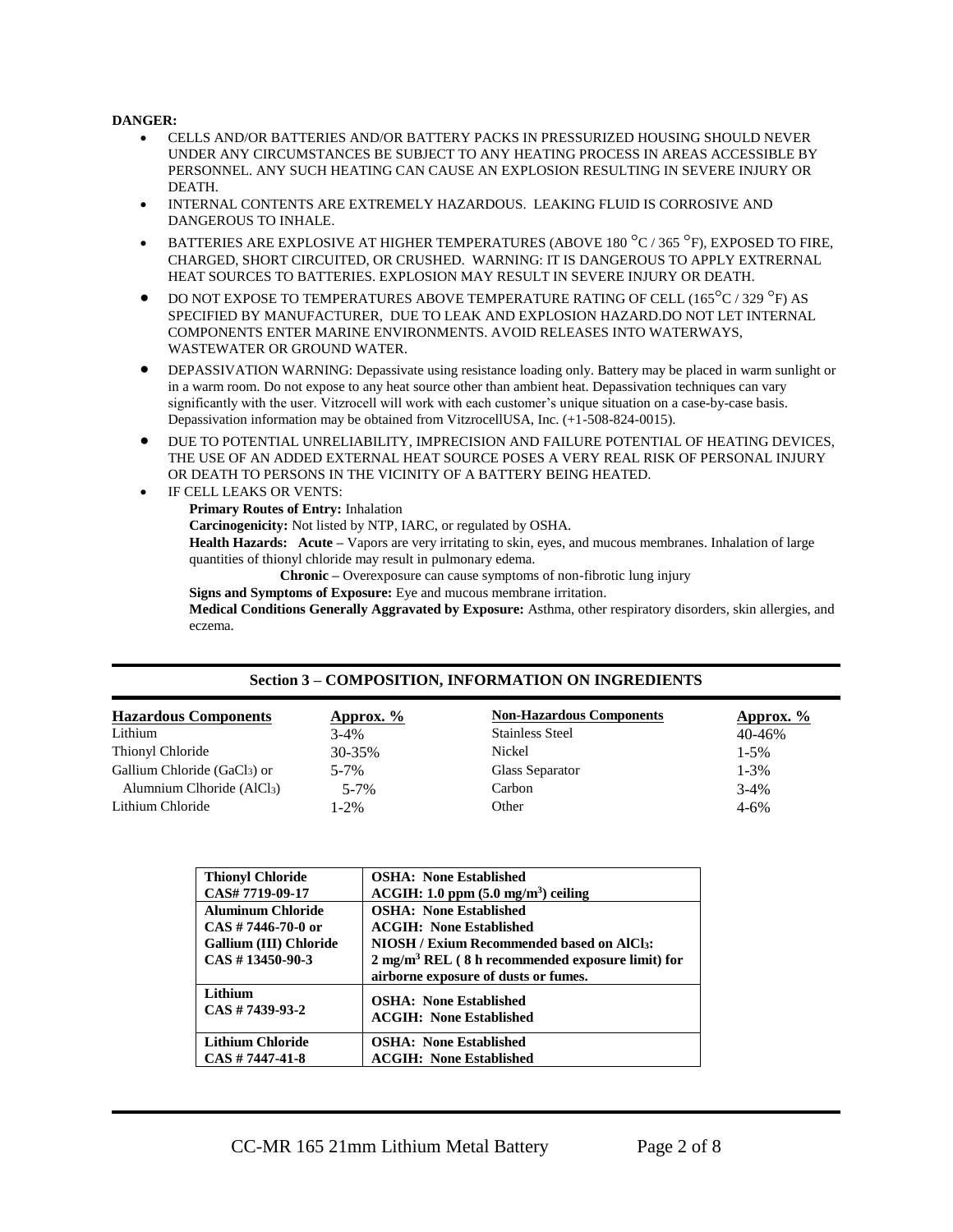## **Section 4 – FIRST AID MEASURES**

**Signs and Symptoms of Exposure:** Eye and mucous membrane irritation.

**Medical Conditions Generally Aggravated by Exposure:** Asthma, other respiratory disorders, cough/throat irritation, skin allergies, and eczema.

| <b>Eve Contact:</b>  | Flush with running water for at least 15 minutes. Hold evelids apart. Seek immediate medical attention.           |
|----------------------|-------------------------------------------------------------------------------------------------------------------|
|                      | Contact results in acidic burns.                                                                                  |
| <b>Skin Contact:</b> | Rinse with large amounts of running water. Avoid hot water and rubbing skin. A baking soda paste applied to       |
|                      | the contact will assist in neutralizing any acid present. If burns develop, seek medical attention. Contact       |
|                      | results in acidic burns from decomposition products HCl and SO <sub>2</sub> .                                     |
| <b>Inhalation:</b>   | Remove to fresh air. If breathing is difficult, administer oxygen. If not breathing, give artificial respiration. |
|                      | Inhalation of large quantities of thionyl chloride may result in pulmonary edema.                                 |
| <b>Ingestion:</b>    | Drink copious amounts of water (or milk if available). Do not induce vomiting. NEVER GIVE ANYTHING                |
|                      | BY MOUTH TO AN UNCONSCIOUS PERSON. Immediately seek medical attention.                                            |

## **Section 5 – FIRE FIGHTING MEASURES**

| lithium (apx. 1000 $\rm{^{\circ}C}$ , 1832 $\rm{^{\circ}F}$ ) up to 75 feet in all directions. |                                | Danger - Do not use water. Burning lithium will react violently with water, causing a fireball and spreading burning                                                                                                                |
|------------------------------------------------------------------------------------------------|--------------------------------|-------------------------------------------------------------------------------------------------------------------------------------------------------------------------------------------------------------------------------------|
|                                                                                                |                                | Extinguisher Media: Cover with copper powder (Navy 125s), Lith-X powder, Class D fire extinguisher, Dry Sodium Chloride,                                                                                                            |
| Graphite Powder, Pyrene G-1.                                                                   |                                |                                                                                                                                                                                                                                     |
|                                                                                                |                                | <b>Special Fire Fighting Procedures:</b> Cover with copper powder (Navy 125s), Lith-X powder, Class D fire extinguisher, dry                                                                                                        |
| lithium chloride, or graphite powder.                                                          |                                |                                                                                                                                                                                                                                     |
| (SCBA), or Air Purifying Respirator (APR).                                                     |                                | DO NOT USE: Water, moist sand, CO <sub>2</sub> , Class ABC, soda ash extinguisher, or AFFF (Aqueous Film Forming Foam)<br>extinguisher. Wear protective breathing apparatus; a positive pressure Self Contained Breathing Apparatus |
| <b>Flash Point:</b> N/A                                                                        | <b>Auto-Ignition Temp:</b> N/A | <b>Flammable Limits: N/A</b>                                                                                                                                                                                                        |

**Unusual Fire and Explosion Hazards:** Do not short circuit, recharge, over discharge (discharge below 0.0 Volts), puncture, crush or expose to temperatures above 165 °C, 329 °F. Cell may leak, vent, or explode. If a bright white flame is present, lithium content is exposed and on fire, use a Class D fire extinguisher, or media above. **Do not use water.**

# **Section 6 – ACCIDENTAL RELEASE MEASURES**

**Accidental Releases:** Do not breathe vapors or touch liquid with bare hands (see section 2). See section 8 for PPE (Personal Protective Equipment) necessary for cleaning or containing an accidental leak.

Waste Disposal Methods: Evacuate area. If possible, a trained person should attempt to stop or contain the leak by neutralizing spill with soda lime or baking soda. A NIOSH Approved Acid Gas Filter Mask or Self-Contained Breathing Apparatus should be worn. Seal leaking battery and soda lime or baking soda in a plastic bag and dispose of as hazardous waste.

**Aquatic Toxicity:** Do not let internal components enter marine environments. Avoid releases into waterways, wastewater or groundwater.

**Other:** Follow North American Emergency Response Guide (NAERG) #138 for cells involved in an accident, cells that have vented, or have exploded.

## **Section 7 – HANDLING & STORAGE**

**Storage:** Cells should be stored at room temperature, approx. 21°C (70°F). Store cells in the original shipping containers where and when possible.

**Precautions:** Do not short circuit or expose to temperatures above **165C, 329 F**. Do not recharge, over discharge, puncture or crush.

**Other Conditions:** Do not store cells in high humidity environments for long periods of time.

**Handling**: The cells and batteries are electrical storage devices. To avoid short circuiting the cell (and activating fuse, if equipped), remove all metallic jewelry, watches, etc from hands or wear gloves. Only handle cells on nonconductive surfaces such as wood, plastic, etc. to avoid shorting the cell. Make sure cells are not exposed to temperatures above 165 °C, 329 °F from heat-shrink gun, solder iron, resistance welding, etc. Contact Vitzrocell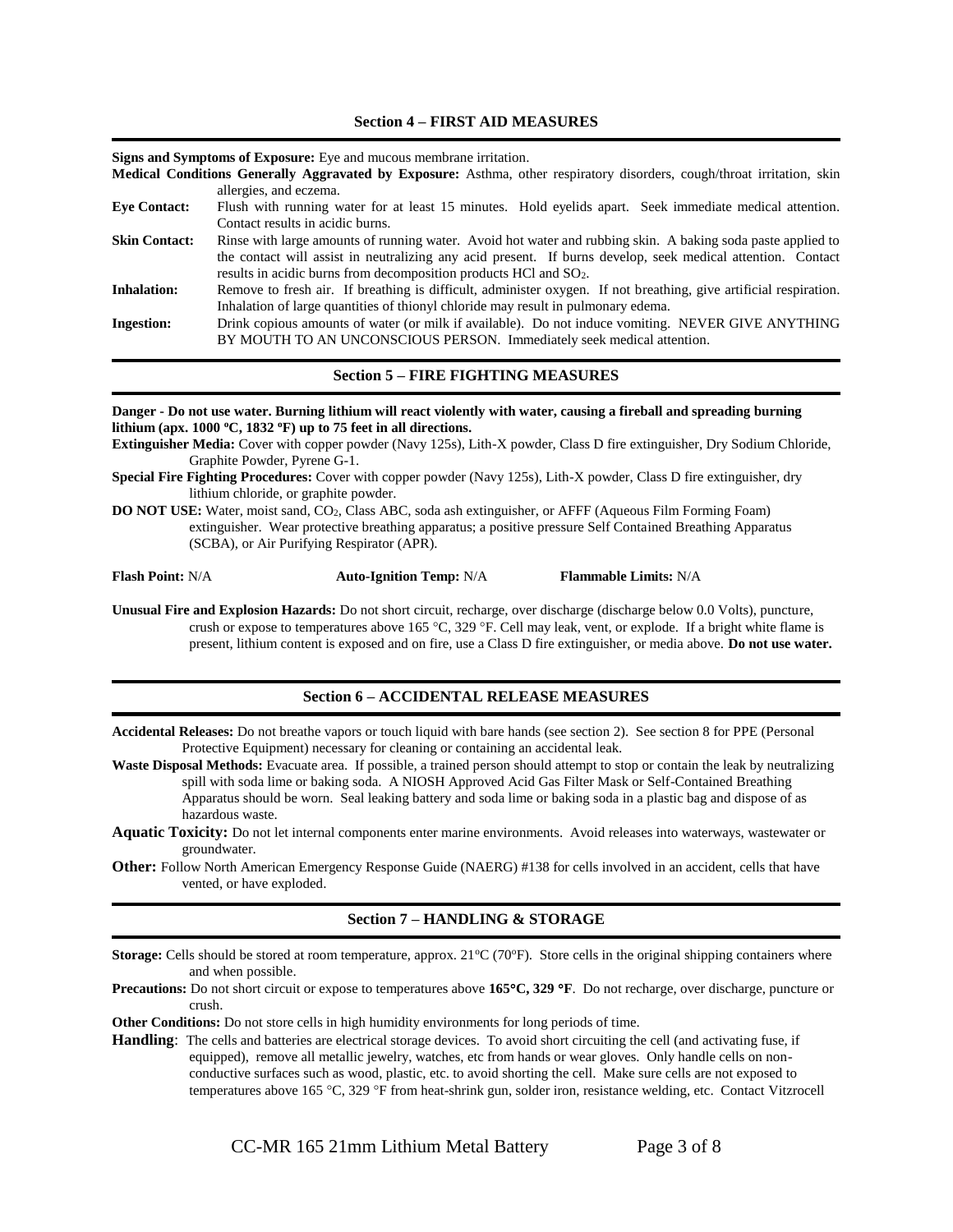for specific handling and use concerns or questions. Recommended cells remain in their provided packaging containers until ready for use/installation.

**Recycling/Disposal:** Should be conducted only by professionals trained in the handling, disposal, transport and recycling of this material.

# **Section 8 – EXPOSURE CONTROLS / PERSONAL PROTECTION**

#### **When handling internal components:**

**Respiratory Protection:** NIOSH Approved Acid Gas Filter Mask, or Self-Contained Breathing Apparatus. Protective Gloves: Outer Gloves Nitrile 15 mil (0.015 in), or thicker Inner gloves disposable nitrile. 15 mil PVC provides limited protection. Other glove materials will decompose quickly in contact with thionyl chloride electrolyte and are not recommended. **Eye Protection:** Chemical Worker Safety Glasses, lab goggles, or face shield.

**Ventilation To Be Used:** Negative pressure chemical fume hood.

**Other Protective Clothing & Equipment:** Protective Apron, Acid Resistant Protective Clothing, and face shield. **Hygienic Work Practices:** Use good chemical hygiene practice. Do not eat or drink when handling contents. Avoid unnecessary contact.

# **Section 9 – PHYSICAL AND CHEMICAL PROPERTIES**

| <b>NOT Properties of the Cell</b> | <b>Properties of Internal Components</b>                                                           |  |
|-----------------------------------|----------------------------------------------------------------------------------------------------|--|
| <b>Thionyl Chloride</b>           |                                                                                                    |  |
| Appearance:                       | Thionyl Chloride – Colorless to pale yellow.                                                       |  |
| <b>Physical State:</b>            | Liquid                                                                                             |  |
| <b>Odor/Odor Threshold:</b>       | Sharp, pungent chlorine and/or sulfur type odors.                                                  |  |
| pH Level:                         | Inorganic liquid. No pH. When mixed with water, pH $\leq$ 1                                        |  |
| <b>Freezing/Melting Point:</b>    | Thionyl Chloride: -105 °C, 221 °F                                                                  |  |
| <b>Boiling Point:</b>             | Thionyl Chloride: 77 °C, 170.6 °F                                                                  |  |
| <b>Flash Point:</b>               | N/A                                                                                                |  |
| <b>Evaporation Rate:</b>          | N/A                                                                                                |  |
| <b>Flammability (Solid/Gas)</b>   | Not flammable                                                                                      |  |
| <b>Vapor Pressure:</b>            | Thionyl Chloride: 92mm @ 20 °C, 68 °F                                                              |  |
| <b>Vapor Density:</b>             | Thionyl Chloride: 4.1                                                                              |  |
| <b>Relative Density:</b>          | $1.6310$ g/cm <sup>3</sup>                                                                         |  |
| <b>Solubility in Water:</b>       | Thionyl Chloride: Decomposes violently on contact with water to produce HCl and SO <sub>2</sub> .  |  |
| <b>Partition Coefficient:</b>     | 100% Aqueous                                                                                       |  |
| <b>Auto-Ignition Temperature:</b> | <b>NA</b>                                                                                          |  |
| <b>Decomposition Temperature:</b> | 140 °C, 284 °F                                                                                     |  |
| <b>Specific Gravity:</b>          | Thionyl Chloride: 1.63                                                                             |  |
| <b>Water Reactive:</b>            | Thionyl Chloride hydrolyzes to form SO <sub>2</sub> and HCl gasses and strongly acidic wastewater. |  |
| Lithium                           |                                                                                                    |  |
| Appearance:                       | Lithium Metal – Soft silver – white metal. The metal turns yellow, brown, and then black           |  |
|                                   | upon exposure to moist air.                                                                        |  |
| <b>Physical State:</b>            | Solid                                                                                              |  |
| <b>Odor/Odor Threshold:</b>       | Lithium metal has no odor.                                                                         |  |
| pH Level:                         | NA.                                                                                                |  |
| <b>Freezing/Melting Point:</b>    | Lithium Metal: $180.5$ °C or 365 °F                                                                |  |
| <b>Boiling Point:</b>             | Lithium Metal: 1336 °C or 2437 °F. Auto Ignition in air varies based on conditions. Low            |  |
|                                   | of 200 °C (392 °F) and High of 600 °C (1112 °F) have been reported.                                |  |
| <b>Flash Point:</b>               | NA                                                                                                 |  |
| <b>Evaporation Rate:</b>          | <b>NA</b>                                                                                          |  |
| <b>Flammability (Solid/Gas):</b>  | Solid                                                                                              |  |
| <b>Vapor Pressure:</b>            | Lithium Metal: NA at 25 $^{\circ}$ C or 77 $^{\circ}$ F                                            |  |
| <b>Vapor Density:</b>             | Lithium Metal: NA at 25 $^{\circ}$ C or 77 $^{\circ}$ F                                            |  |
| <b>Relative Density:</b>          | $0.534$ g/ml                                                                                       |  |
| <b>Solubility in Water:</b>       | Lithium Metal: Decomposes violently on contact with water to produce flammable                     |  |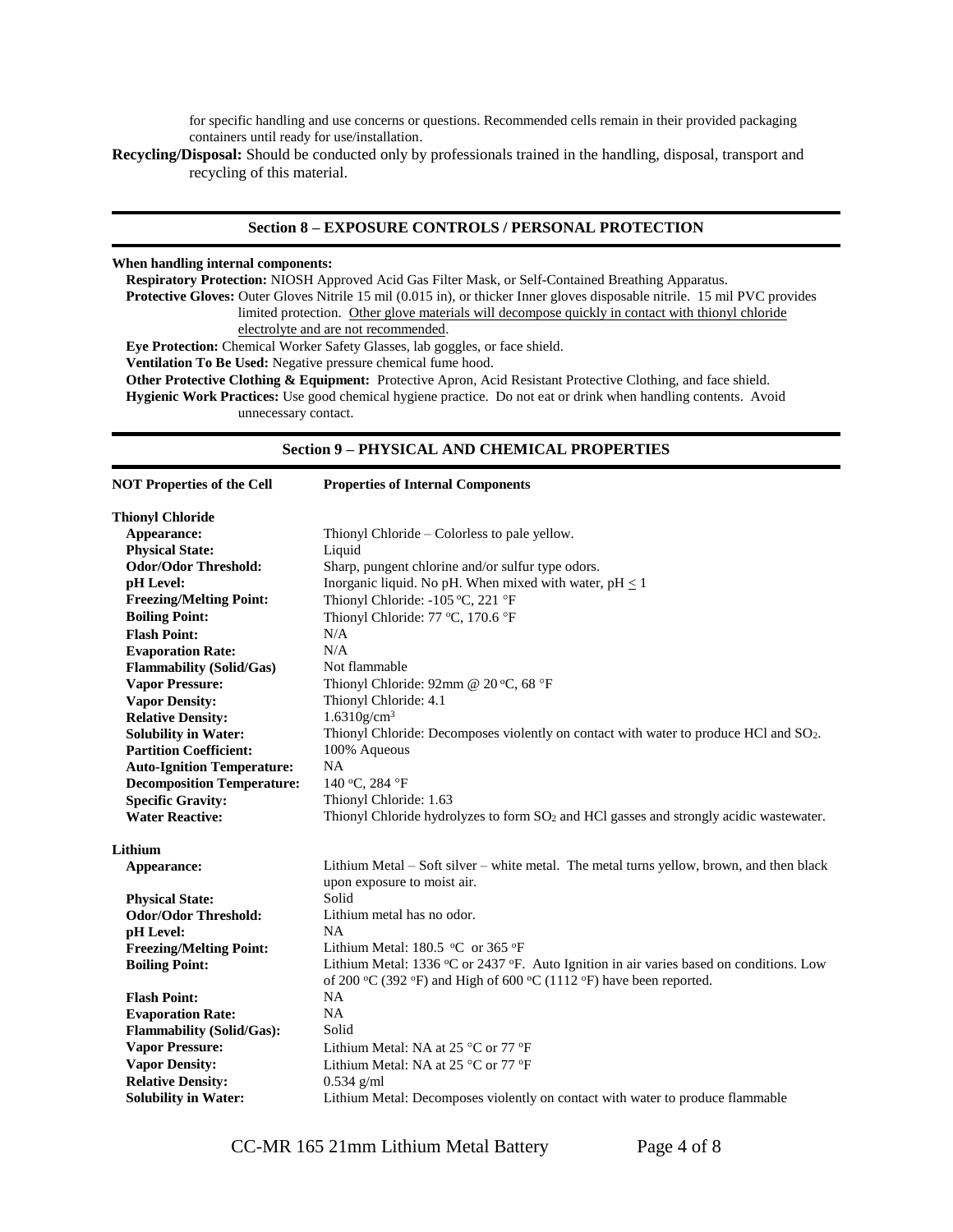|                                   | hydrogen gas. Lithium may also ignite as a result of water contact.                  |
|-----------------------------------|--------------------------------------------------------------------------------------|
| <b>Partition Coefficient:</b>     | 100% Aqueous & Basic Lithium Hydroxide (LiOH).                                       |
| <b>Auto-Ignition Temperature:</b> | 200 °C, 392 °F to 600 °C, 1112 °F                                                    |
| <b>Decomposition Temperature:</b> | NА                                                                                   |
| <b>Specific Gravity:</b>          | Lithium Metal: $0.543$ g / mL                                                        |
| <b>Water Reactive:</b>            | Lithium Metal Reacts with water to form hydrogen gas, caustic Lithium Hydroxide, and |
|                                   | basic wastewater.                                                                    |

# **Section 10 – STABILITY & REACTIVITY**

#### **Stability:** Stable

Conditions to Avoid: Temperatures in excess of 165 °C, 329 °F. High humidity for extended periods. Do not expose inner materials to water, flame or excessive heat.

**Incompatibility:** N/A

**Hazardous Decomposition Products:** Sulfur Dioxide (g), Hydrogen Chloride (g). **Hazardous Polymerization:** Will not occur.

**Other:** N/A

# **Section 11 – TOXICOLOGICAL INFORMATION**

| <b>Acute Toxicity:</b>        |                                     |                                       |
|-------------------------------|-------------------------------------|---------------------------------------|
| <b>Thionyl Chloride</b>       |                                     |                                       |
|                               | $LC_{50}$ (Inhalation):             | 1274 ppm (rat 1-hr)                   |
|                               | $LD50$ :                            | N/A                                   |
|                               | <b>Eye Effects:</b>                 | Corrosive                             |
|                               | <b>Skin Effects:</b>                | Corrosive                             |
| Aluminum (III)                |                                     |                                       |
| Chloride                      |                                     |                                       |
|                               | LD <sub>50</sub> Oral:              | $380 \text{ mg}$ / kg (Rat)           |
|                               | <b>LD<sub>50</sub></b> Dermal:      | $2 g/kg$ (Rabbit)                     |
|                               | <b>Eye Effects:</b>                 | Corrosive                             |
|                               | Other Effects:                      | Corrosive                             |
| <b>Gallium (III) Chloride</b> | LCL <sub>0</sub> Inhalation:        | $316$ mg / m <sup>3</sup> / 3 h (Rat) |
|                               | <b>LD<sub>50</sub></b> Intravenous: | $47 \text{ mg} / \text{Kg}$ (Rat)     |
|                               | <b>Eye Effects:</b>                 | Corrosive                             |
|                               | Other Effects:                      | Corrosive                             |
|                               |                                     |                                       |

# **Section 12 – ECOLOGICAL INFORMATION**

**Aquatic Toxicity:** Do not let internal components enter marine environments. Avoid releases into waterways, wastewater or groundwater.

| $m$ able $m$ alen on $\mathbb{R}$ roand $m$ alen. |                                        |
|---------------------------------------------------|----------------------------------------|
| <b>Bioaccumulative potential:</b>                 | None.                                  |
| <b>Mobility in soil:</b>                          | Unknown                                |
| <b>Persistence and degradability:</b>             | Degrades to non-hazardous components.) |
|                                                   |                                        |

# **Section 13 – DISPOSAL CONSIDERATIONS**

**Proper Shipping Name:** Waste Lithium Metal Batteries **UN Number:** 3090 **Hazard Classification:** Class 9 (Misc.) **Packing Group:** II **Labels Required:** MISCELLANEOUS Hazard Class 9, HAZARDOUS WASTE **Waste Disposal Code:** D003 **Waste Management:** Vitzrocell Cells may be managed as universal waste, confirm with your local, state, or provincial regulators.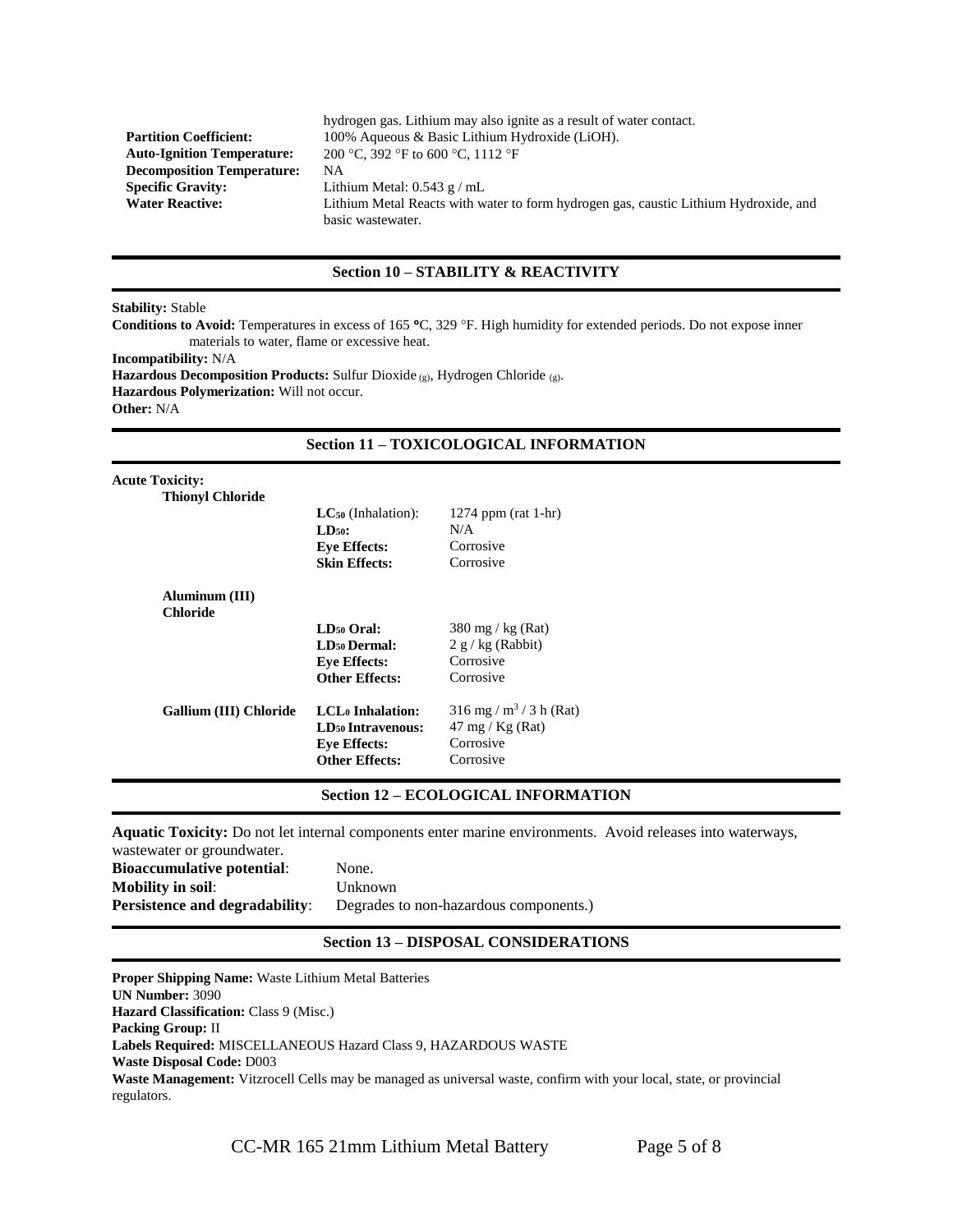**Other:** All lithium thionyl chloride batteries should be disposed of by a certified hazardous waste disposal facility. Contact Vitzrocell Technologies for recommended disposal facilities.

# **Section 14 – TRANSPORT INFORMATION**

## **US DOT (per CFR 172.101) and IATA/ICAO**

**UN Testing Procedure**: UN Manual of Test and Criteria Chapter 38.3 Revision 4.0 – This product has been properly tested to ensure product is safe for all means of transport.

**Proper Shipping Name Per IATA:** Lithium Metal Batteries.

**UN Number:** UN 3090

**Hazard Classification:** Class 9 (Misc.) – See IATA 7.4.8 label specifications

### **Packing Group:** II

Packing Instructions: IATA 968, 969, and 970 - To ensure safe transport, it is highly recommended all personnel involved with the packaging, marking, labeling and shipping of this material review these specific packaging procedures to reduce the possibility for an incident to occur while product is in transport. The repercussions of a Lithium Battery incident while in transport could be severe.

**Labels Required:** MISCELLANEOUS HAZARD CLASS 9 with tab to indicate proper shipping name and UN number (Lithium Metal Battery, UN 3090).

## **Other Label Requirements:**

- CARGO AIRCRAFT ONLY This label is required if operator or state regulations specify quantity of material exceeds or is deemed unacceptable for transport via passenger aircraft
- Primary Lithium Batteries As required by the US DOT, an addition label using the design specifications listed in CFR 49 Part 173.185.b.5 must be applied to each shipping container to identify product as Primary Lithium Batteries.
- Caution Label As required by IATA regulations, a caution label MUST be applied to each package identifying the enclosed product (Lithium Batteries) and the special procedure to be followed in the event that the package is damaged

**Emergency Services:** All shipments of hazardous materials MUST include a 24/7 contact number for use in the event of an emergency.

## **Hazardous Materials Transport Instructional Materials:**

- All personal who will package, label, mark and ship hazardous materials MUST be correctly trained with the below material in order to legally and safety transport hazardous materials.
- IATA Dangerous Goods Regulations Most recent edition available. This document will provide the clearest understanding of handling hazardous materials shipping procedures, and is a MUST if your company will transport hazardous material via AIR.
- USDOT CFR 49 Parts 100 185 covers all methods of hazardous material transport with the USA.
- Additional research may be required due to specific procedures required by individual operators (carriers) and states (Countries).

## **Section 15 – REGULATORY INFORMATION**

**OSHA Status:** The internal component (thionyl chloride) is hazardous under the criteria of the Federal OSHA Hazard Communication Standard 29 CFR 1920.1200.

# **Section 16 – OTHER INFORMATION**

#### **Lithium Battery Safety**

With proper use and handling, lithium batteries have demonstrated an excellent safety record. The success and wide use of lithium batteries is partially due to the fact that they contain more energy per unit weight than conventional batteries. However, the same properties that result in a high energy density also contribute to potential hazards if the energy is released at a fastuncontrolled rate. In recognition of the high-energy content of lithium systems, safety has been incorporated into the design and manufacture of all Vitzrocell cells and batteries. However, abuse or mishandling of lithium batteries can result in hazardous conditions. The information provided here is intended to give users some guidelines to safe handling and use of lithium batteries.

#### **Battery Abuse**

In general, the conditions that cause damage to cells and batteries that jeopardize safety are: summarized on the label of each battery. These conditions include:

Exposure to External Heat Sources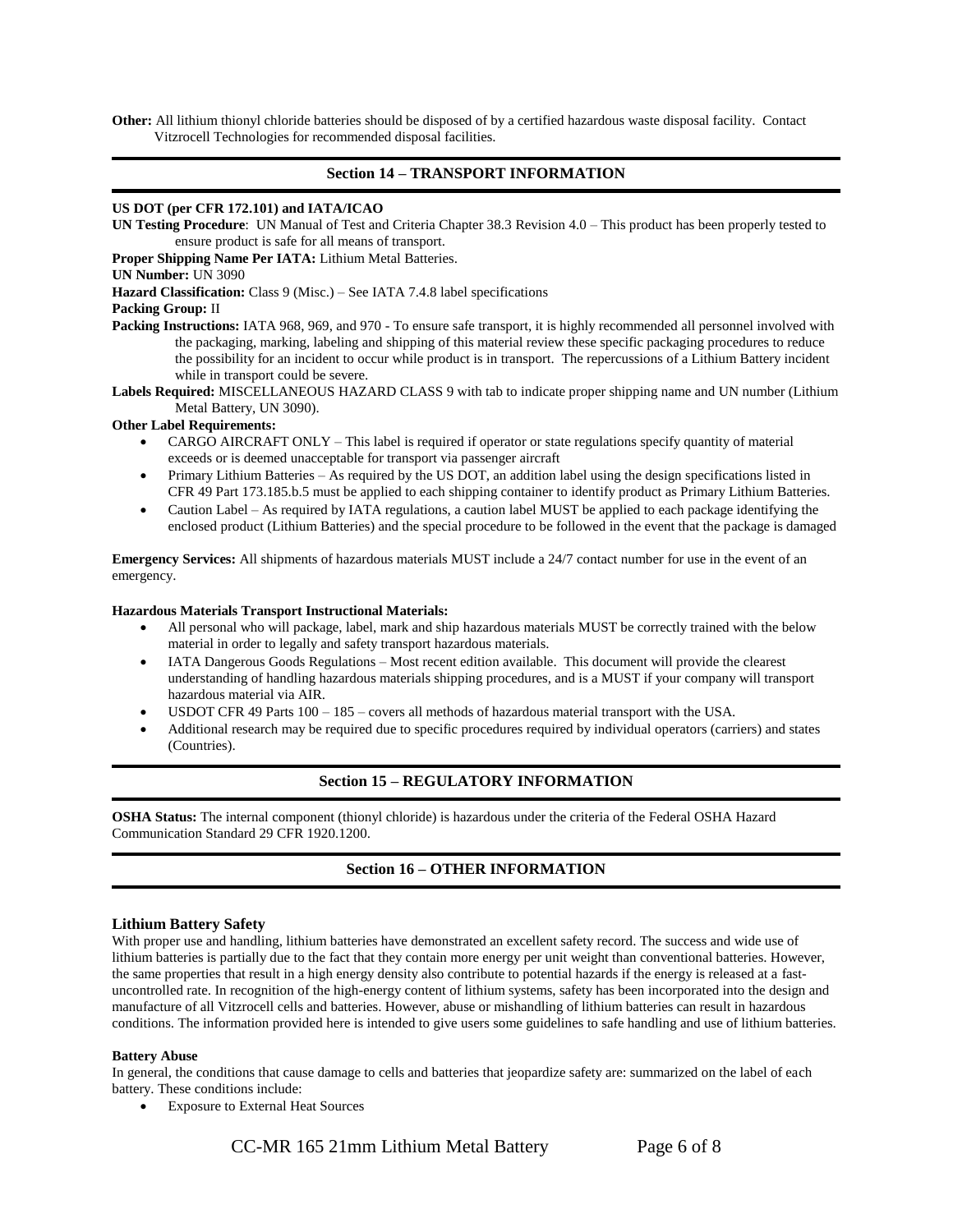- Short Circuit
- Charging
- Forced Over discharge
- Excessive heating or incineration
- Crush, puncture or disassembly
- Very rough handling or high shock and vibration could also result in cell damage.

## **Battery Handling and Inspection Guidelines**

The most frequent forms of cell abuse can easily be identified and controlled in the workplace. It is our experience that inadvertent short circuits are one of the largest single causes of field failures. Problems associated with shorting as well as other hazardous conditions can be greatly reduced by observing the following guidelines:

- Cover all metal work surfaces with an insulating material.
- The work area should be clean and free of sharp objects that could puncture the insulating sleeve on each battery.
- Never remove the shrink-wrap from a cell or battery pack.
- All persons handling cells should remove jewelry items such as rings, wristwatches, pendants, etc., that could come in contact with the battery terminals.
- If batteries are removed from their original packages for inspection, they should be neatly arranged to preclude shorting.
- Batteries should be transported in plastic trays set on pushcarts. This will reduce the chances of batteries being dropped on the floor, causing physical damage.
- All inspection tools (calipers, rulers, etc.) should be made from non-conductive materials, or covered with a nonconductive tape.
- Batteries should be inspected for physical damage. Batteries with dented cases or terminal caps should be inspected for electrolyte leakage. Electrolyte leaks typically have a sharp chlorine and/or sulfur odor, and leaking areas may form white/yellow crystals or solids. If any are noted, the battery should be disposed of in the proper manner.

## **Battery Storage**

Batteries should be stored in their original containers. Store batteries in a well ventilated, cool, dry area. Store batteries in an isolated area, away from combustible materials. Never stack heavy objects on top of boxes containing lithium batteries to preclude crushing or puncturing the battery case.

## **Handling During Product Assembly**

All personnel handling batteries should wear appropriate protective equipment such as safety glasses.

- Do not solder wires or tabs directly to the battery. Only solder to the leads welded to the cell by the manufacturer.
- Never touch a cell case directly with a hot soldering iron. Heat sinks should be used when soldering to the tabs, and contact with the solder tabs should be limited to a few seconds.
- Cells should not be forced into (or out of) battery holders or housings. This could deform the cell causing an internal short circuit, or fracturing the glass to metal hermetic seal, causing an electrolyte leak.
- All ovens or environmental chambers used for testing cells or batteries should be equipped with an independent overtemperature controller to protect against excessive heat. Heating batteries is dangerous, and can result in cell explosions or leaks.
- Only precision convection ovens should be used for cell testing. Lesser ovens may exhibit uneven heating and hot spots that can exceed the rated temperature of the battery.
- Cell and Battery testing ovens must be isolated from personnel. Strong barriers must be in place separating batteries from personnel. No persons should be in vicinity of batteries being tested while under heat. There is a possibility of an explosion due to the potential for unreliability, imprecision, and possibly failure of most commercially available heating devices. DEATH or SERIOUS INJURY may result from an explosion of batteries.
- Do not connect cells or batteries of different chemistries together.
- Do not connect cells or batteries of different sizes together.
- Do not connect old and new cells and batteries together.

Although we have provided a general overview of lithium battery safety and handling, we urge you to call us with any questions. Our technical services staff will be pleased to assist you with your questions. **VitzrocellUSA, Inc. +1-832-850-7095**

# **NFPA RATING**